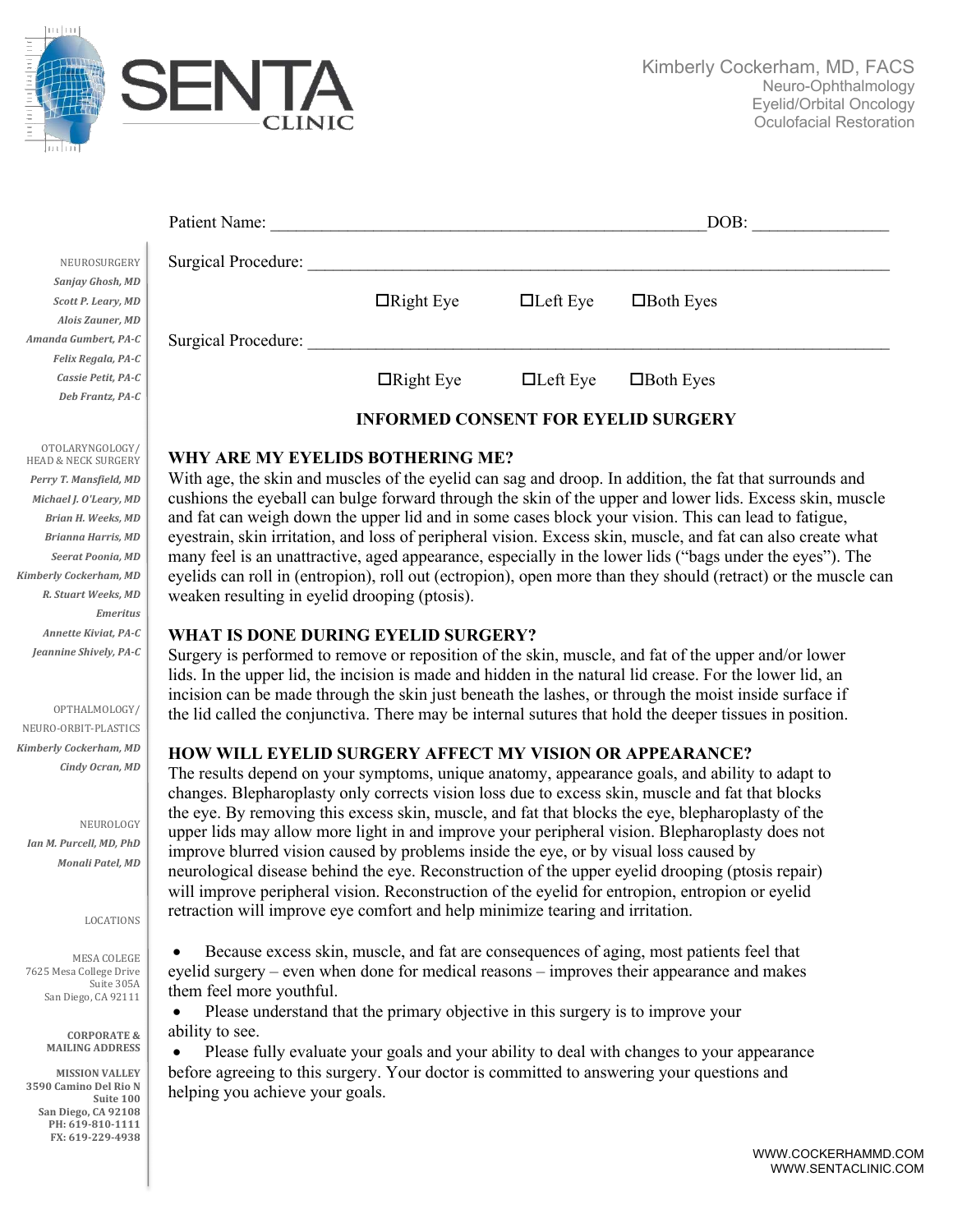

NEUROSURGERY Sanjay Ghosh, MD **Scott P. Leary, MD** *Alois Zauner, MD Amanda Gumbert, PA-C Felix Regala, PA-C Cassie Petit, PA-C Deb Frantz, PA-C*

#### OTOLARYNGOLOGY/

HEAD & NECK SURGERY Perry T. Mansfield, MD *Michael J. O'Leary, MD Brian H. Weeks, MD Brianna Harris, MD Seerat Poonia, MD Kimberly Cockerham, MD R. Stuart Weeks, MD Emeritus Annette Kiviat, PA-C* Jeannine Shively, PA-C

### OPTHALMOLOGY/

NEURO-ORBIT-PLASTICS *Kimberly Cockerham, MD Cindy Ocran, MD*

NEUROLOGY *Ian M. Purcell, MD, PhD Monali Patel, MD*

#### LOCATIONS

MESA COLEGE 7625 Mesa College Drive Suite 305A San Diego, CA 92111

> **CORPORATE & MAILING ADDRESS**

**MISSION VALLEY 3590 Camino Del Rio N Suite 100 San Diego, CA 92108 PH: 619-810-1111 FX: 619-229-4938**

# **PLEASE INITIAL EACH OF THE FOLLOWING TO DOCUMENT THAT YOU HAVE READ THIS CAREFULLY.**

# **WHAT YOU SHOULD EXPECT AFTER EYELID SURGERY:**

- Itching for at least one week
	- Bruising for at least two weeks
	- Swelling for 2-3 months
	- Tearing and irritation for at least one month
- Inability to wear contact lenses for at least one month
- Numbness of your eyelashes and eyelids for 3-6 months
- Visible scar for 3-6 months

# **WHAT ARE THE RISKS OF EYELID SURGERY?**

| Bleeding                                                |
|---------------------------------------------------------|
| Infection                                               |
| Opening of the incision due to broken suture or rubbing |
| Asymmetric or unbalanced appearance                     |
| Scarring requiring injections or revision               |
| Difficulty closing the eyes                             |
| Worsening of dry eye problems                           |

### **WHAT ARE THE MOST SEVERE RISKS (RARE BUT POSSIBLE)?**

- \_\_\_\_ Corneal damage Double vision
- Loss of vision (blindness)

• You may need additional treatment or surgery to treat these complications; the cost of the additional treatment or surgery is NOT included in the fee for this surgery.

• Due to individual differences in anatomy, response to surgery, and wound healing, no guarantees can be made as to your final result.

• For some patients, changes in appearance may lead to anger, anxiety, depression, or other emotional reactions.